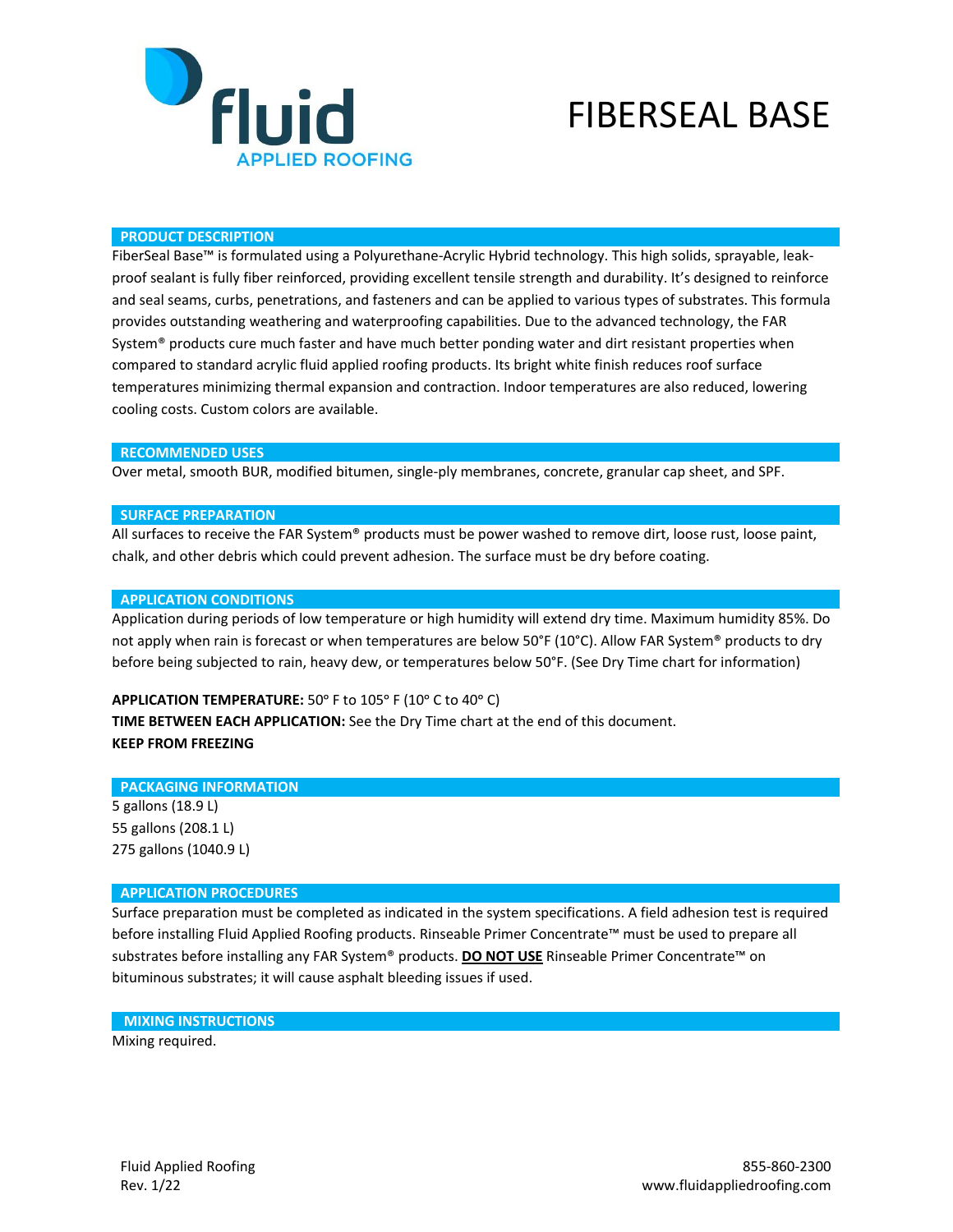

# FIBERSEAL BASE

# **PHYSICAL PROPERTIES**

This product complies with the requirements of ASTM D 6083.

| <b>PRODUCT CHARACTERISTICS</b> | <b>VALUE</b>                                               | <b>TEST METHOD</b> |
|--------------------------------|------------------------------------------------------------|--------------------|
| Color                          | White / Light Blue                                         |                    |
| Vehicle Base                   | Polyurethane-Acrylic Hybrid Fibrous                        |                    |
| Weight per gallon              | $11.10 - 11.60$ lbs.                                       |                    |
| Solids by weight               | $62.5 \pm 2%$                                              | <b>ASTM D-1644</b> |
| Solids by Volume               | $60 \pm 2\%$                                               | <b>ASTM D-2697</b> |
| Viscosity @ 77°F               | 131-141 KU                                                 | ASTM D-562         |
| DFT $@$ 1 gal/sq.              | 10 mils                                                    |                    |
| VOC content                    | $0.29$ g/l                                                 | <b>EPA-24</b>      |
| Heat stability                 | >250°F (120°C)                                             | <b>ASTM D-2939</b> |
| Cold temperature flexibility   | <-22F (-30C)                                               | ASTM D-522         |
| Tensile strength               | >250 psi (1.7 Mpa)                                         | ASTM D-412         |
| Elongation at break            | >490%                                                      | ASTM D-412         |
| Ponding water resistance       | Pass                                                       | <b>ASTM D-2939</b> |
| Pressurized water resistance   | > 7.4 psi (> 0.5 atm) @ 24 hours                           | <b>DIN 52123</b>   |
| Permeance                      | 1.85 perms                                                 | <b>ASTM D-1653</b> |
| Tear resistance                | >76 lbf/in (130 N/cm)                                      | ASTM D-624         |
| Solar reflectance              | Initial: 0.88 - Weathered: 0.75                            | <b>ASTM D-1549</b> |
| Infrared emittance             | Initial: 0.88 - Weathered: 0.84                            | <b>ASTM C-1371</b> |
| Solar reflective index (SRI)   | Initial: 104 - Weathered: 91                               |                    |
| UV resistance                  | Resistant to UV and influence to $O^2$ and ozone           | <b>ASTM D-4798</b> |
| Adhesion excellent to          | PVC, TPO, EPDM, Galvanized Steel, Aluminum, and Bituminous | ASTM C-794         |
| Fungi resistance               | Pass                                                       | ASTM G-21          |
| <b>Flash Point</b>             | None                                                       |                    |
| Solvent                        | Water                                                      |                    |
| Clean Up                       | Warm soapy water                                           |                    |

### **WARRANTY**

This product is manufactured in accordance with ISO 9001-2008 standards. Seller and manufacturers' only obligation shall be to replace such quantity of the product proved to be defective. Neither seller nor manufacturer shall be liable for any injury, loss, or damage, direct or consequential, arising from the use or the inability to use the product for their intended use. The user assumes all risk and liability. Color fade is not covered under warranty.